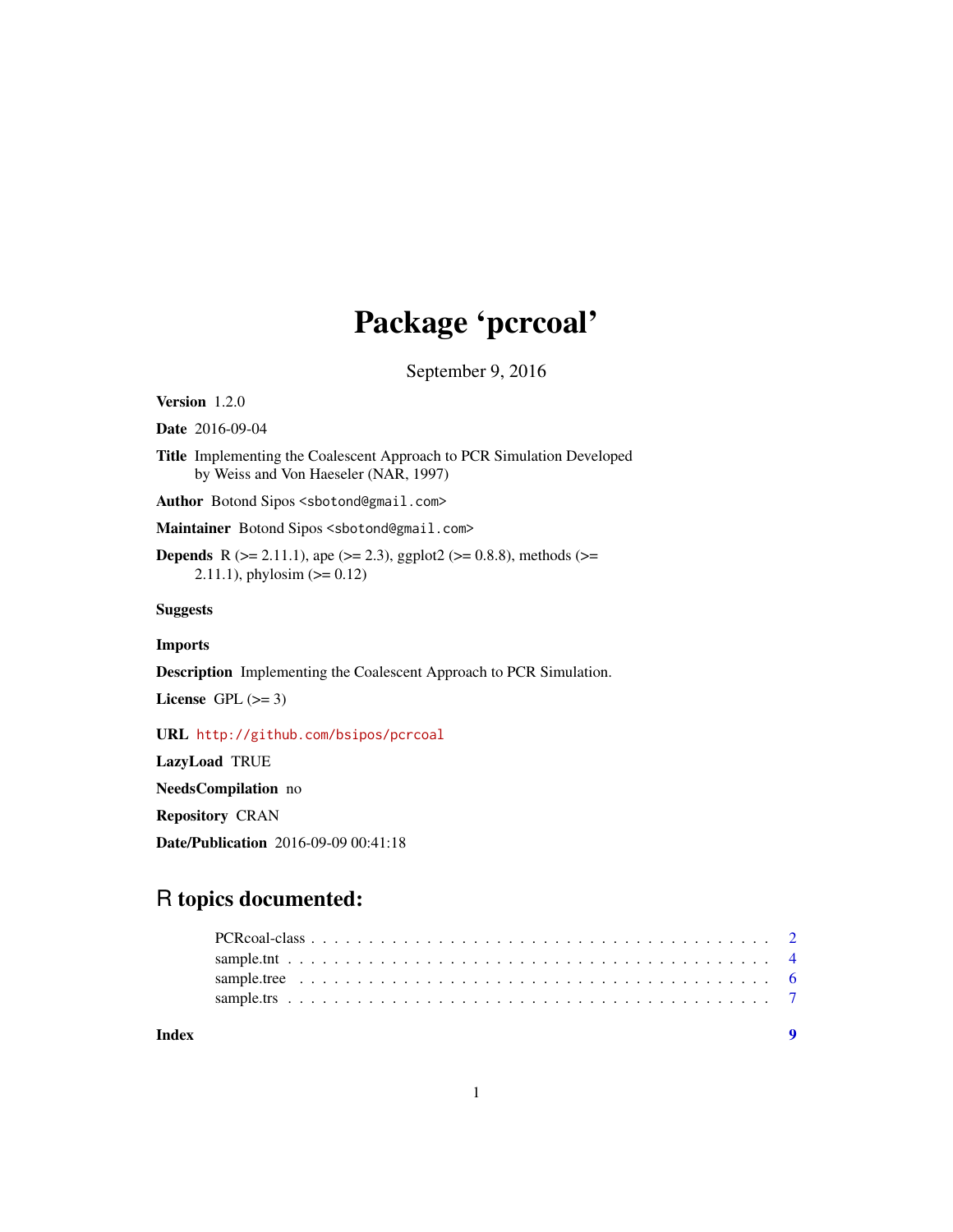<span id="page-1-0"></span>PCRcoal-class *The PCRcoal class*

#### <span id="page-1-1"></span>Description

PCRcoal is a class implementing the coalescent approach to PCR simulation developed by Weiss and von Haeseler (NAR, 1997).

#### Usage

```
PCRcoal( initial.size,nr.cycles,efficiencies,sample.size,max.tries=100
)
```
Returns a PCRcoal S4 object.

## **Slots**

initial.size: Number of template molecules.

nr.cycles: Number of PCR cycles.

efficiencies: A vector of per-cycle PCR efficiencies. It is recycled if its length is smaller than nr.cycles.

sample.size: Number of molecules sampled after amplification.

max.tries: Maximum number of tries when sampling a size trajectory with a large enough final size.

#### Methods

sample.tree: Sample a tree, return as an [ape](#page-0-0) phylo object.

sample.tnt: Return the sampled tree, subsample sizes and size trajectories in a list.

sample.trs: Return the sampled subsample sizes and size trajectories in a list.

#### Note

- The original method of Weiss and von Haeseler produces a tree containing a multifurcating root node connected to the subtrees corresponding to the different subsamples. In order to be able to store the output in phylo objects, PCRcoal randomly breaks the polytomy by "coalescing" the subsample trees with zero branch lengths. Some branch length might be non-zero, in the case a subsample coalesced into one molecule which accumulated branch length ("replication count") in the previous cycles.
- If the cycle number and/or the efficiencies are small, it can happen that the number of the molecules after the amplification is less than the specified sample size. PCRcoal will try sampling size trajectories max. tries times (100 by default) to get enough amplified molecules and then aborts the simulation.

#### Author(s)

Botond Sipos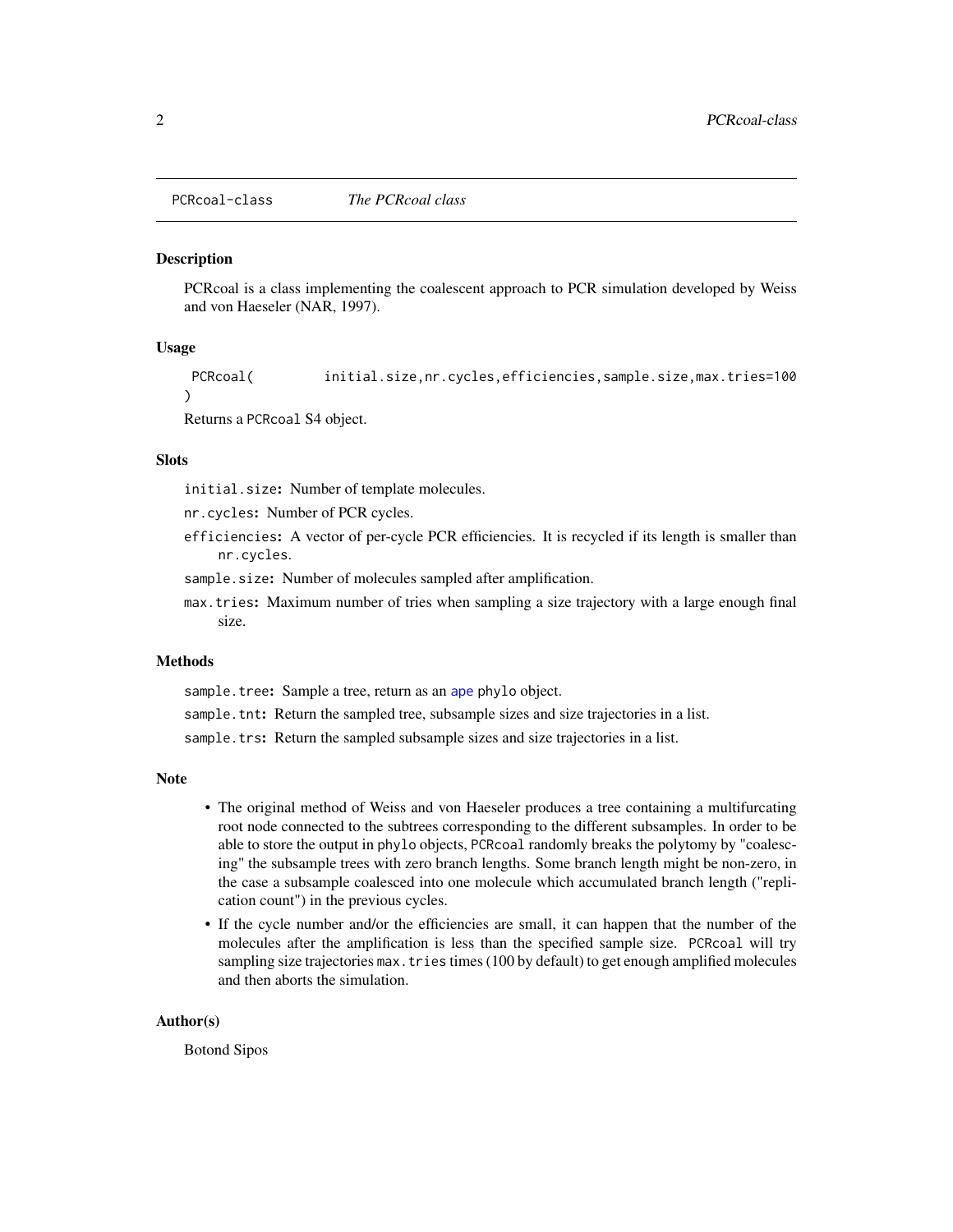## <span id="page-2-0"></span>PCRcoal-class 3

## References

Weiss, G, von Haeseler, A (1997) A coalescent approach to the polymerase chain reaction. NAR 25(15): 3082-3087 <http://dx.doi.org/10.1093/nar/25.15.3082>

#### See Also

The [ape](#page-0-0) and [phylosim](#page-0-0) packages.

```
# Construct a PCRcoal object
       # and specify the experimental conditions:
       sim <-PCRcoal(
       initial.size =5,
       sample.size =10,
       nr.cycles =20,
       efficiencies =c(rep(0.1, 30))
       )
##
## Method: sample.tree
##
# Sample a coalescent tree:
       tree <- sample.tree(sim)
       # Print tree info:
       print(tree)
       # Plot the tree:
       plot(tree)
##
## Method: sample.tnt
##
# Sample a coalescent tree with subsample sizes and
# size trajectories:
       res <- sample.tnt(sim)
       # Print subsample sizes:
       print(res$subsamples)
       # Print size trajectories:
       print(res$trajectories)
       # Print tree info:
       print(res$phylo)
##
## Method: sample.trs
##
```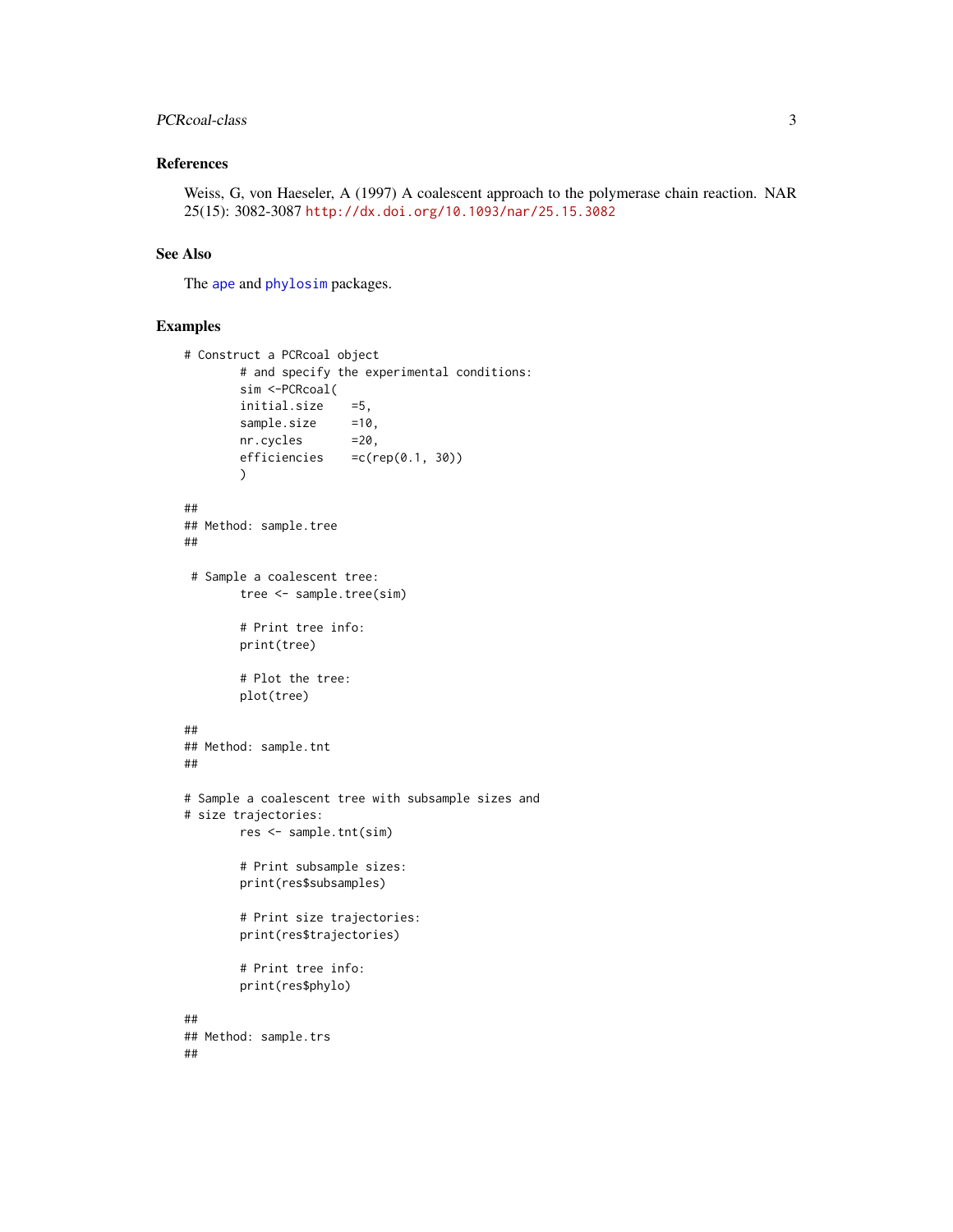```
# Sample subsample sizes and size trajectories:
        res <- sample.trs(sim)
        # Print subsample sizes:
        print(res$subsamples)
        # Print size trajectories:
        print(res$trajectories)
##
## Simulating mutations using PhyloSim
##
# Sample tree:
tree <- sample.tree(sim)
# Load the phylosim package
library(phylosim)
# Construct a PhyloSim object, set up the root
# sequence and the substitution process:
psim <- PhyloSim(
phylo = tree,
root.seq=sampleStates( NucleotideSequence(length=10,processes=list(list(JC69())) ) )
)
# Scale the tree:
scaleTree(psim,0.1)
# Simulate mutations:
Simulate(psim)
# Plot the resulting alignment:
plot(psim,plot.ancestors=FALSE)
```
<span id="page-3-1"></span>sample.tnt *Sample a coalescent tree according to a PCR experiment, return also subsample sizes and size trajectories*

#### Description

This method returns a coalescent tree sampled according to the PCR experiment specified by the parameters stored in the slots of the [PCRcoal](#page-1-1) object given as the first argument. All of the slots must contain a defined value.

This method also returns the subsample sizes and size trajectories corresponding to the sampled tree.

#### Usage

```
## S4 method for signature 'PCRcoal'
sample.tnt(object)
```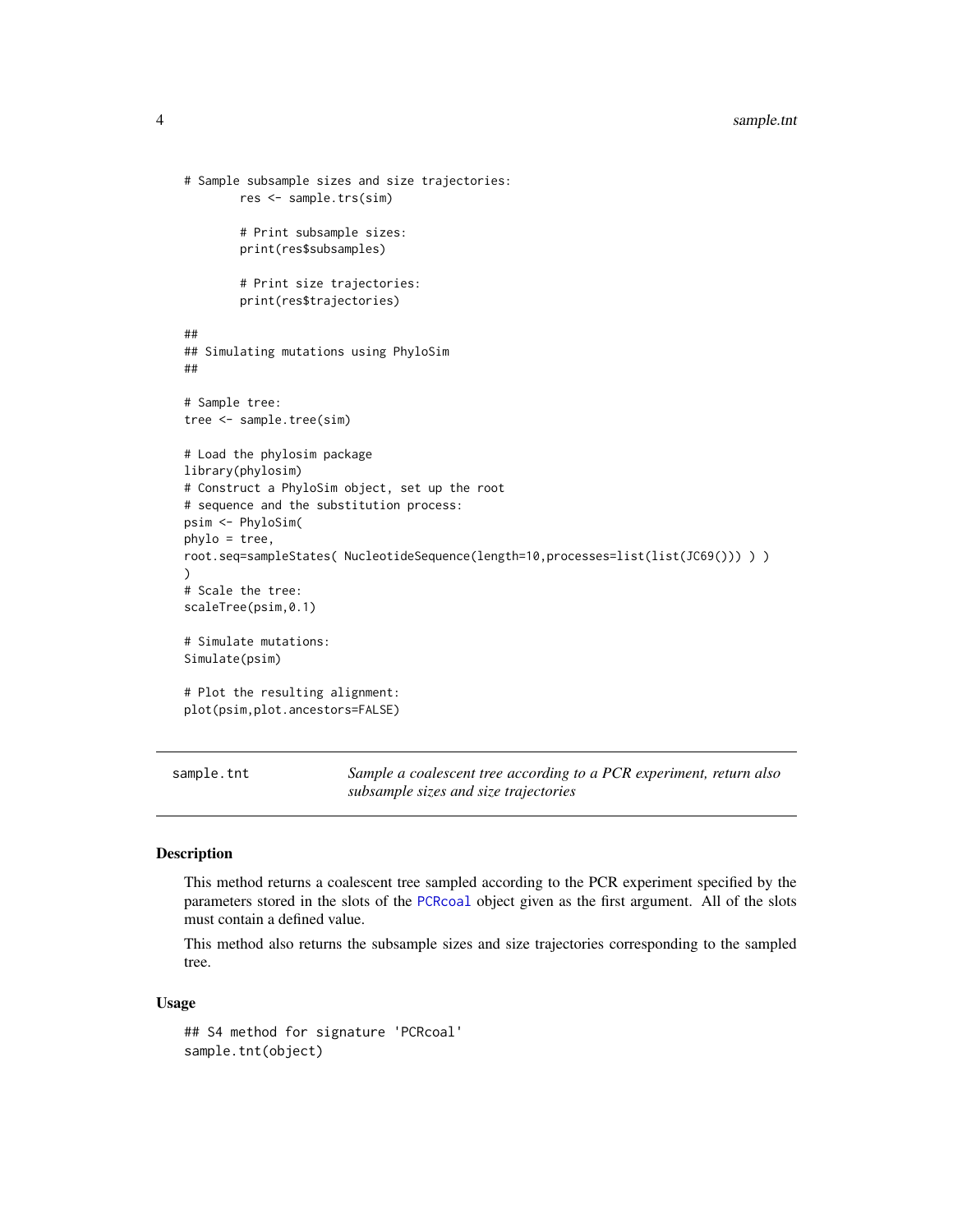## <span id="page-4-0"></span>sample.tnt 5

### Arguments

| object | A PCRcoal object, with all the slots defined. |
|--------|-----------------------------------------------|
|--------|-----------------------------------------------|

## Value

A list containing the following elements:

phylo A [ape](#page-0-0) phylo object (rooted).

**trajectories** A matrix containing the sampled size trajectories (rows  $\sim$  subsamples, columns  $\sim$  cycles).

subsamples A vector of subsample sizes.

## See Also

The [PCRcoal](#page-1-1) class. The [sample.tree](#page-5-1) and [sample.trs](#page-6-1) methods.

```
# Construct a PCRcoal object
# and specify the experimental conditions:
sim <-PCRcoal(
       initial.size =5,
       sample.size =10,
       nr.cycles =30,
       efficiencies =c(rep(0.1, 30))
    \mathcal{L}# Sample a coalescent tree with subsample sizes and
   # size trajectories:
res <- sample.tnt(sim)
# Print subsample sizes:
print(res$subsamples)
# Print size trajectories:
print(res$trajectories)
# Print tree info:
print(res$phylo)
# Plot the tree:
plot(res$phylo)
```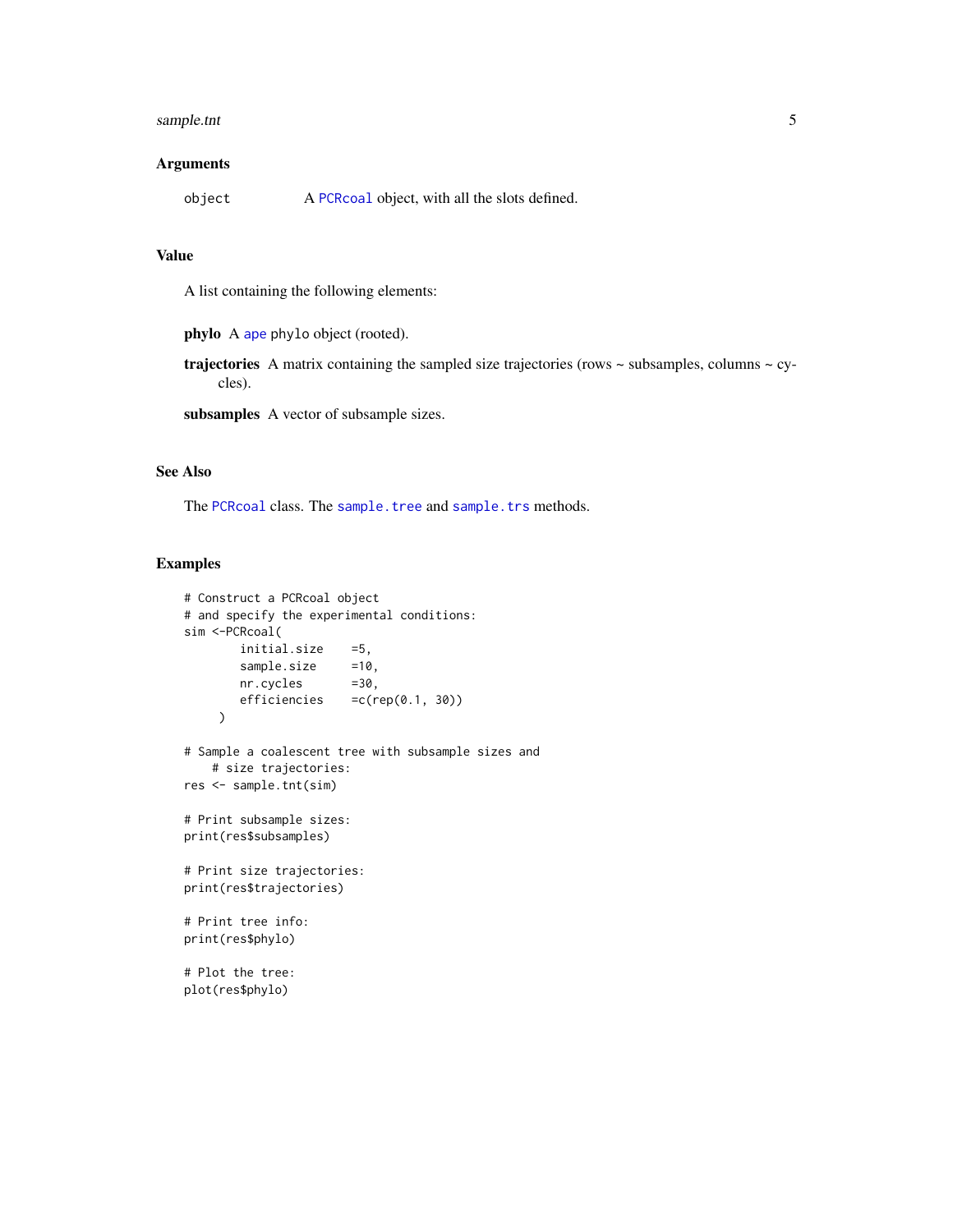<span id="page-5-1"></span><span id="page-5-0"></span>

#### Description

This method returns a coalescent tree sampled according to the PCR experiment specified by the parameters stored in the slots of the [PCRcoal](#page-1-1) object given as the first argument. All of the slots must contain a defined value.

Use this method if you are interested only in the sampled tree.

## Usage

## S4 method for signature 'PCRcoal' sample.tree(object)

#### Arguments

object A [PCRcoal](#page-1-1) object, with all the slots defined.

#### Value

An [ape](#page-0-0) phylo object (rooted).

## See Also

The [PCRcoal](#page-1-1) class. The [sample.tnt](#page-3-1) and [sample.trs](#page-6-1) methods.

```
# Construct a PCRcoal object
# and specify the experimental conditions:
sim <-PCRcoal(
       initial.size =5,
       sample.size =10,
       nr.cycles =30,
       efficiencies =c(rep(0.1, 30))
    \lambda# Sample a coalescent tree:
tree <- sample.tree(sim)
# Print tree info:
print(tree)
# Plot the tree:
plot(tree)
```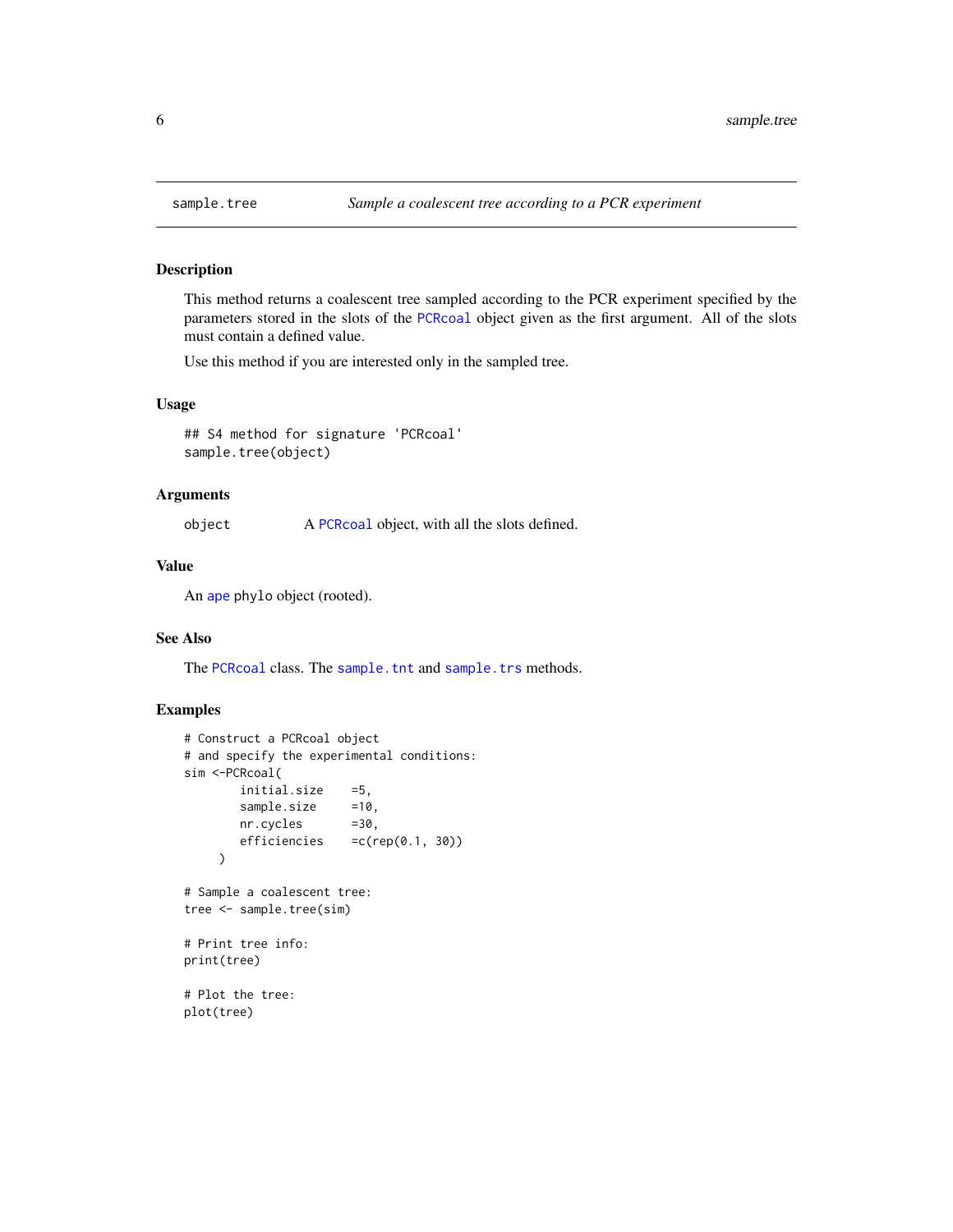<span id="page-6-1"></span><span id="page-6-0"></span>sample.trs *Sample subsample sizes and size trajectories according to a PCR experiment*

#### Description

This method also returns the subsample sizes and size trajectories sampled according to the PCR experiment specified by the parameters stored in the slots of the [PCRcoal](#page-1-1) object given as the first argument.

This method does not sample the tree, which makes it faster than the [sample.tree](#page-5-1) method. Use this method if you are interested only in sampling subsamples and size trajectories.

## Usage

## S4 method for signature 'PCRcoal' sample.trs(object)

## Arguments

object A [PCRcoal](#page-1-1) object, with all the slots defined.

#### Value

A list containing the following elements:

**trajectories** A matrix containing the sampled size trajectories (rows  $\sim$  subsamples, columns  $\sim$  cycles).

subsamples A vector of subsample sizes.

#### See Also

The [PCRcoal](#page-1-1) class. The [sample.tree](#page-5-1) and [sample.tnt](#page-3-1) methods.

```
# Construct a PCRcoal object
# and specify the experimental conditions:
sim <-PCRcoal(
       initial.size =5,
       sample.size =10,
       nr.cycles =30,
       efficiencies =c(rep(0.1, 30))
    )
# Sample subsample sizes and size trajectories:
res <- sample.trs(sim)
# Print subsample sizes:
```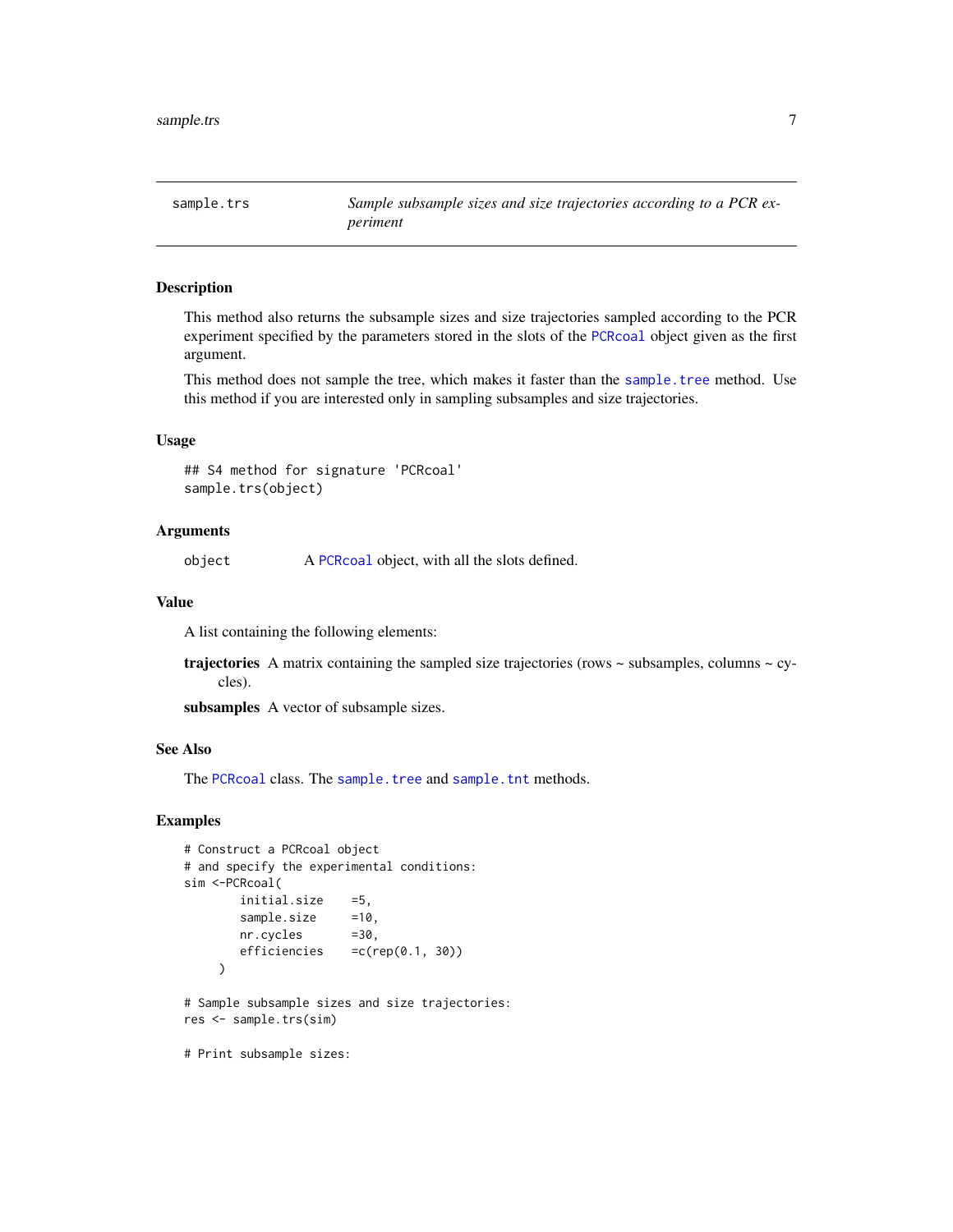8 sample.trs

print(res\$subsamples)

# Print size trajectories: print(res\$trajectories)